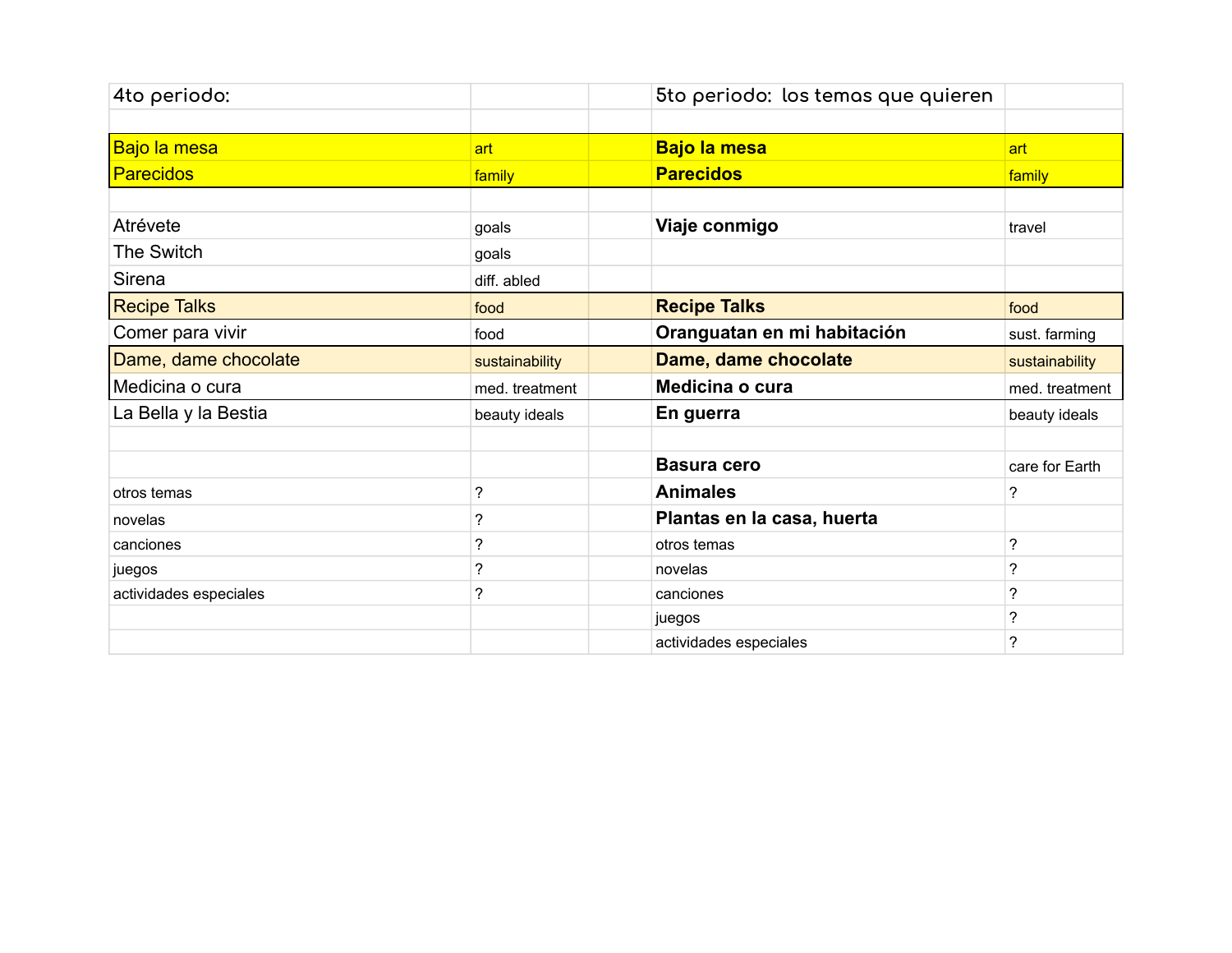| Spanish IV: themes they want        |           |                                                                                  | 2021-2022                                |
|-------------------------------------|-----------|----------------------------------------------------------------------------------|------------------------------------------|
|                                     |           |                                                                                  |                                          |
| <b>Summer vacation</b>              |           | past, get-to-know classmates                                                     | August-Sept.                             |
| Ladrón que roba a ladrón            |           | medicine, relationships, professions                                             | August-Sept.                             |
|                                     |           |                                                                                  |                                          |
| Dame, dame chocolate                |           | sustainability, history, tasting, current events                                 | <b>October</b>                           |
|                                     |           |                                                                                  |                                          |
| *La llorona                         |           | soccer, Mexican legend, relationships, friendship                                | November-Dec.                            |
| [los días festivos]                 |           |                                                                                  |                                          |
|                                     |           |                                                                                  |                                          |
| Comer para vivir o Vivir para comer |           | dietary habits around world--addictives, vegan, vegetarian, service project      | January                                  |
| Los años dorados                    | [writing] | Blue zones, grandparents, world treatment of grandparents                        | <b>February</b>                          |
| Viaje conmigo                       | [writing] | travel: Africa, Spain, Panama, Costa RIca, Ecuador, dreams, goals                | <b>March</b>                             |
|                                     |           |                                                                                  |                                          |
| <b>Basura cero</b>                  |           | care for Earth, reduce our impact, life hacks                                    | April                                    |
|                                     |           |                                                                                  |                                          |
| Medicina o cura                     |           | modern medicine, herbal remedies, anatomy                                        | May                                      |
|                                     |           |                                                                                  |                                          |
| <b>Biodiversidad</b>                |           | Costa Rica, conservation of rainforest, sloths, tarantulas, Panama, your forests |                                          |
| En guerra                           | [writing] | beauty ideals, your uniqueness, self-love, worthiness of love                    |                                          |
| novelas                             |           | Cajas de cartón                                                                  | free reading or 2nd semester class novel |
| tema                                |           | Costa Rica, enviromental                                                         | short films, songs, "Biodiversidad"      |
| actividades especiales              |           | Just Dance, bowling, build something, park outing, animals/snakes                | weekly, when appropriate/convenient      |